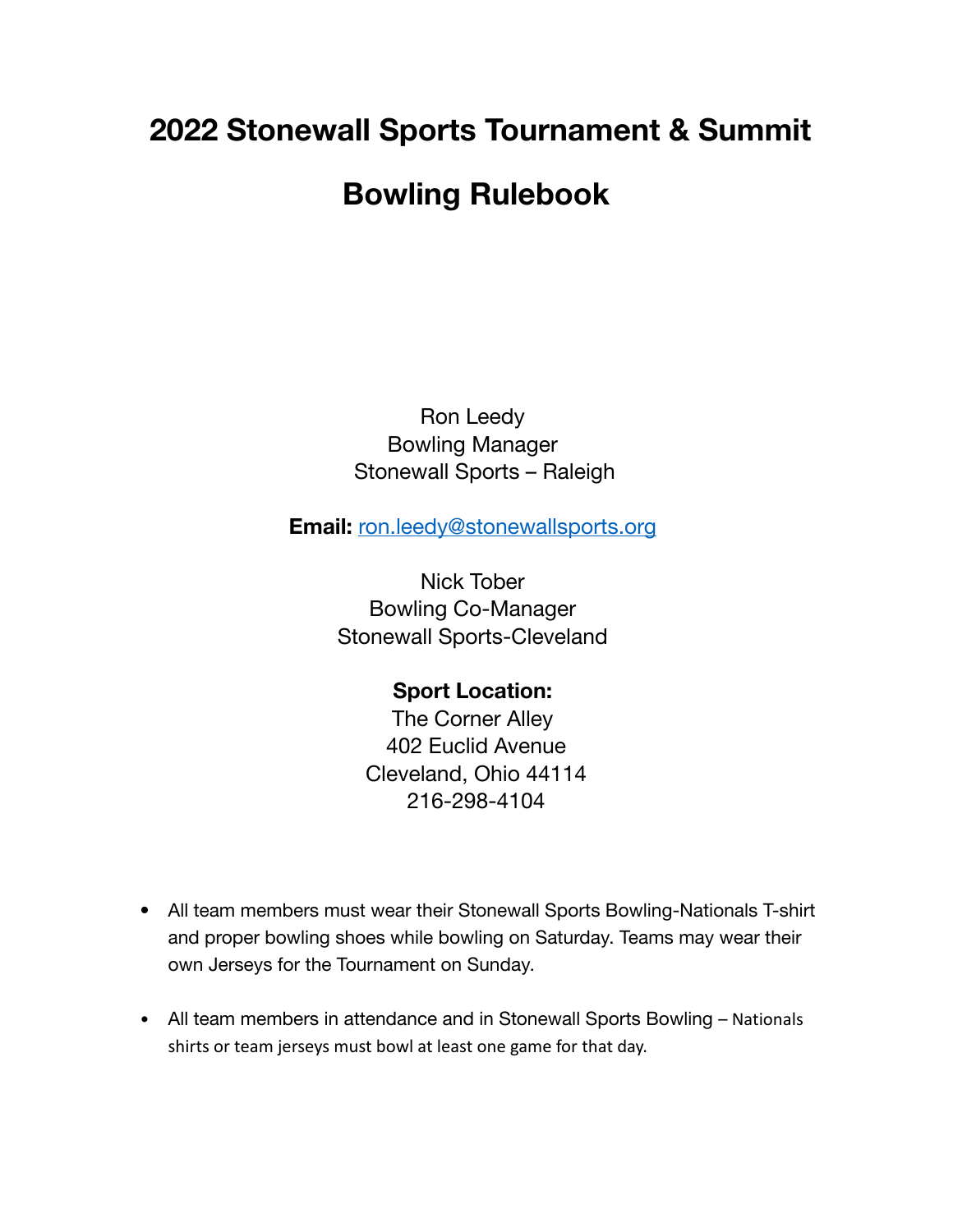- Bowlers can be rotated between games
- Three games are bowled on Saturday; resulting team scratch total pin count will be used to do bracket format into tournament play on Sunday.
- Practice begins at the scheduled game start time and will last for 10 minutes.
- No more than 4 bowlers can bowl per game. Teams consist of a minimum of 4 bowlers and maximum of 6 bowlers.
- Any team with less than 4 bowlers at the start of any game will have to forfeit that game(s) and scored zero points for that game. NO non-registered Stonewall Sports-Nationals bowlers can bowl at any time. Any team that allows a non-registered bowler to bowl will forfeit that game and receive a warning. If a second warning is issued during the weekend, the team will not be eligible to participate in the tournament.
- Bowling lanes will be rotated back and forth between each frame.
- If a thrown bowling ball enters the gutter and then hits pins after, the pins knocked down will count as lay
- Game totals will be scratch scores. No handicaps will be added.
- Individual game scores will be recorded on a daily score sheet, signed and turned into Ron Leedy or Nick Tober before the team leaves on the day of play. Any team score sheets not signed and turned into Ron Leedy or Nick Tober will be automatically awarded 0 (zero) points for the round of play. All score sheets must be totaled and signed to be valid
- Please practice proper bowling etiquette. If your lane is ready to bowl on and you are ready, check the bowlers on each side of you. Do not take your bowling approach at the exact time either of these bowlers are taking their approach. If their approaches are clear, bowl.
- At the end of bowling please return any bowling center bowling balls to their rack and any rented shoes to the counter.